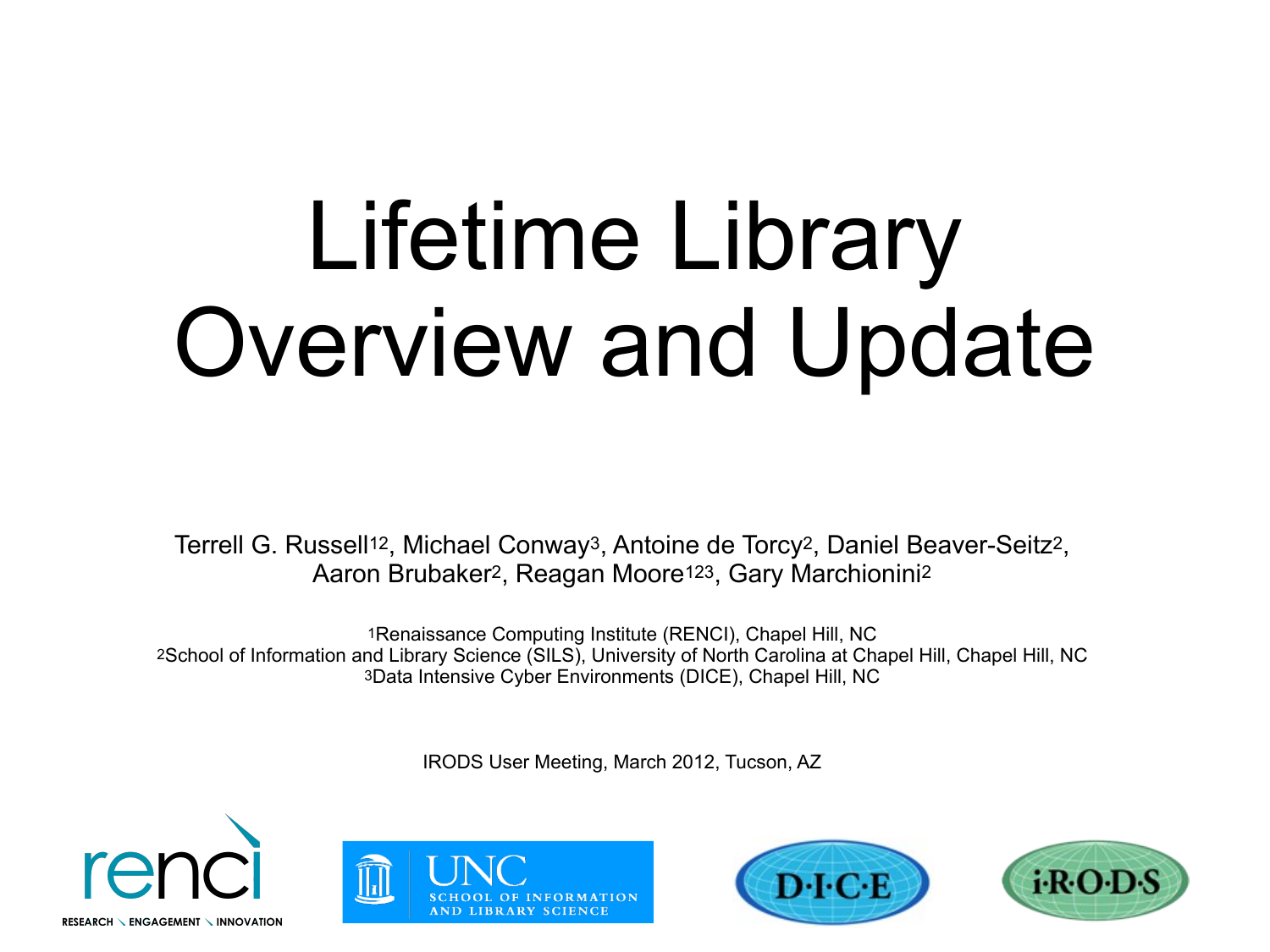### Lifetime Relationship

Universities hold a unique role in our society:

- Educate
- Research
- Curate
- Archive
- Connect
- Create Culture
- Inspire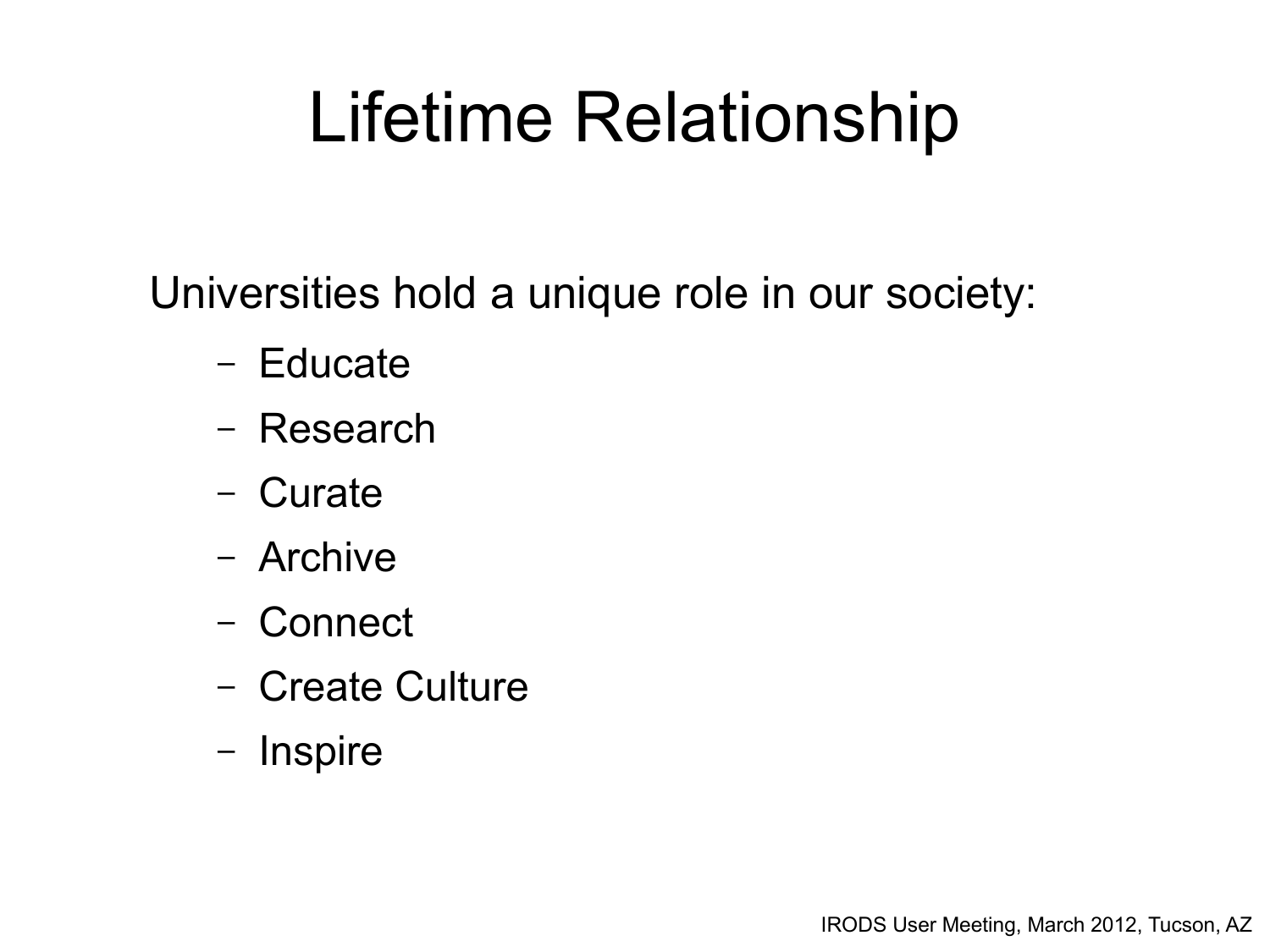### Lifetime Relationship

Universities hold a unique role in our society:

- Educate
- Research
- Curate
- Archive
- Connect
- Create Culture
- Inspire
- Trusted
- Long-Lived
- We each have a sense of ownership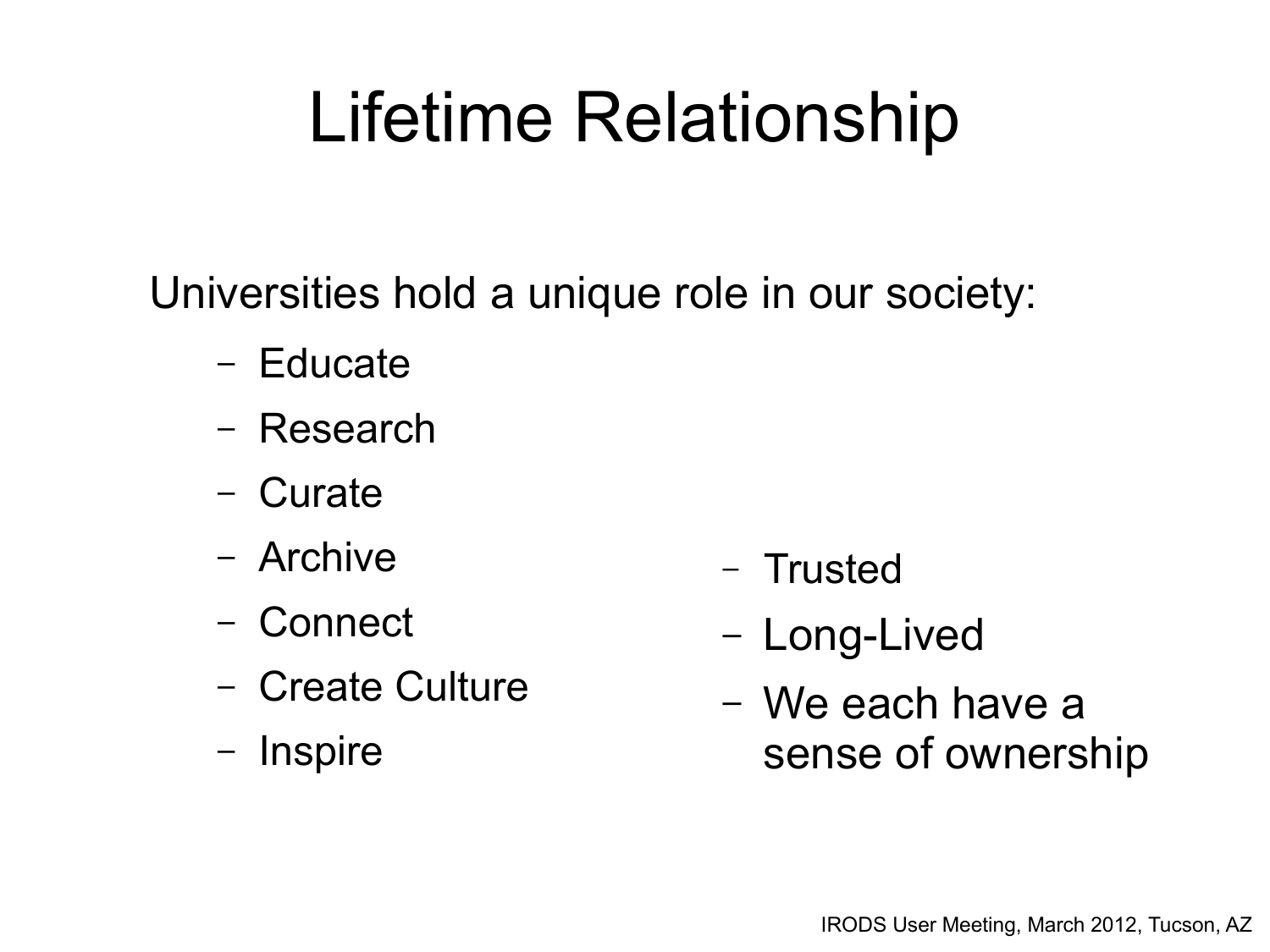#### Responsibility

- Current Students
- Alumni
- Current/Former Faculty
- Staff
- Public (sometimes)
- External Researchers
- Future Stakeholders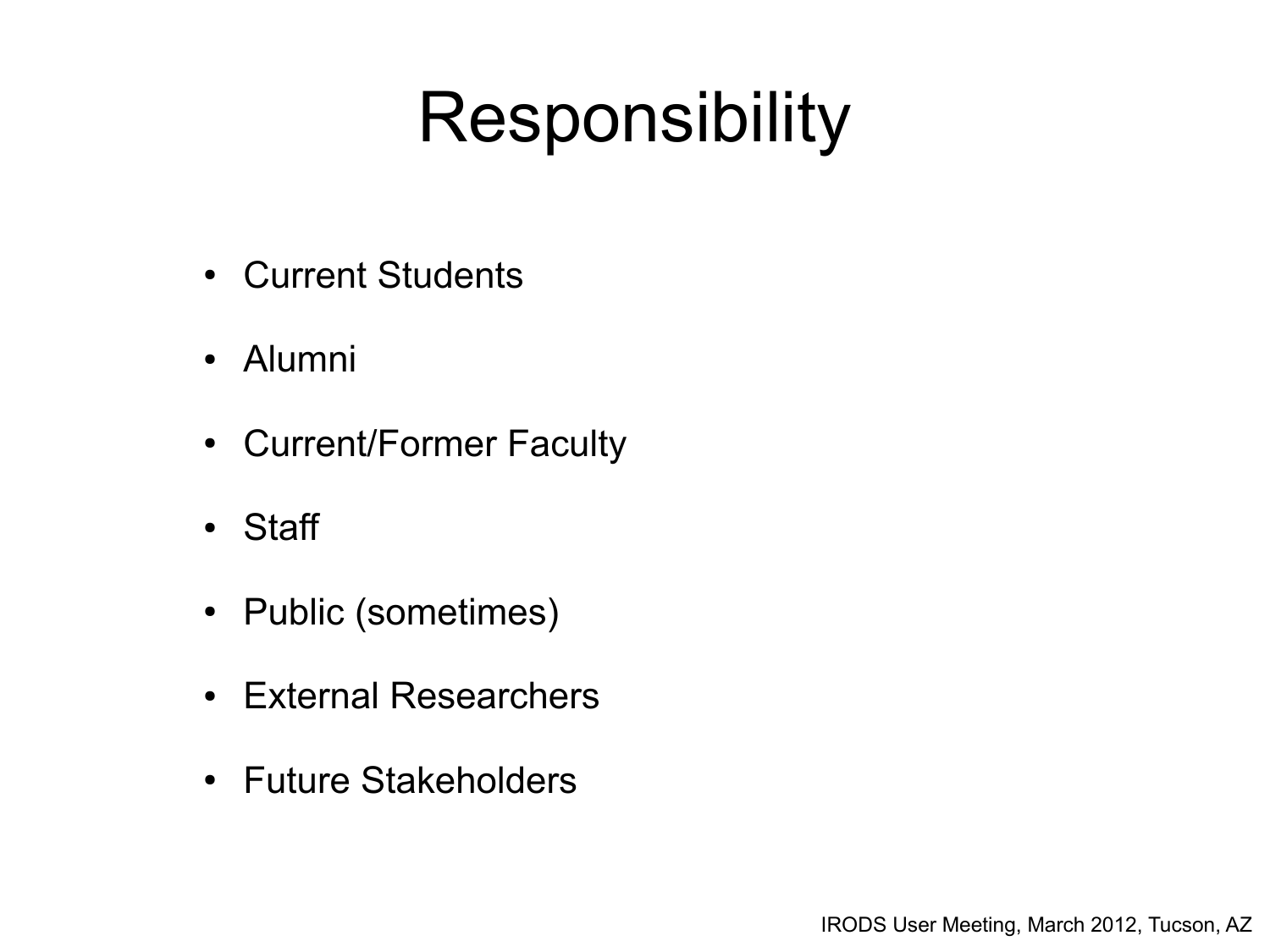## Lifetime Library

The University should host and manage a lifetime of data for and provide a suite of information services to those affiliated with the University.

• Safe

• Available

- Replication
- Migration
- Online
- Multi-Device

- Secure
	- Access Controlled
- Shareable
	- Multi-User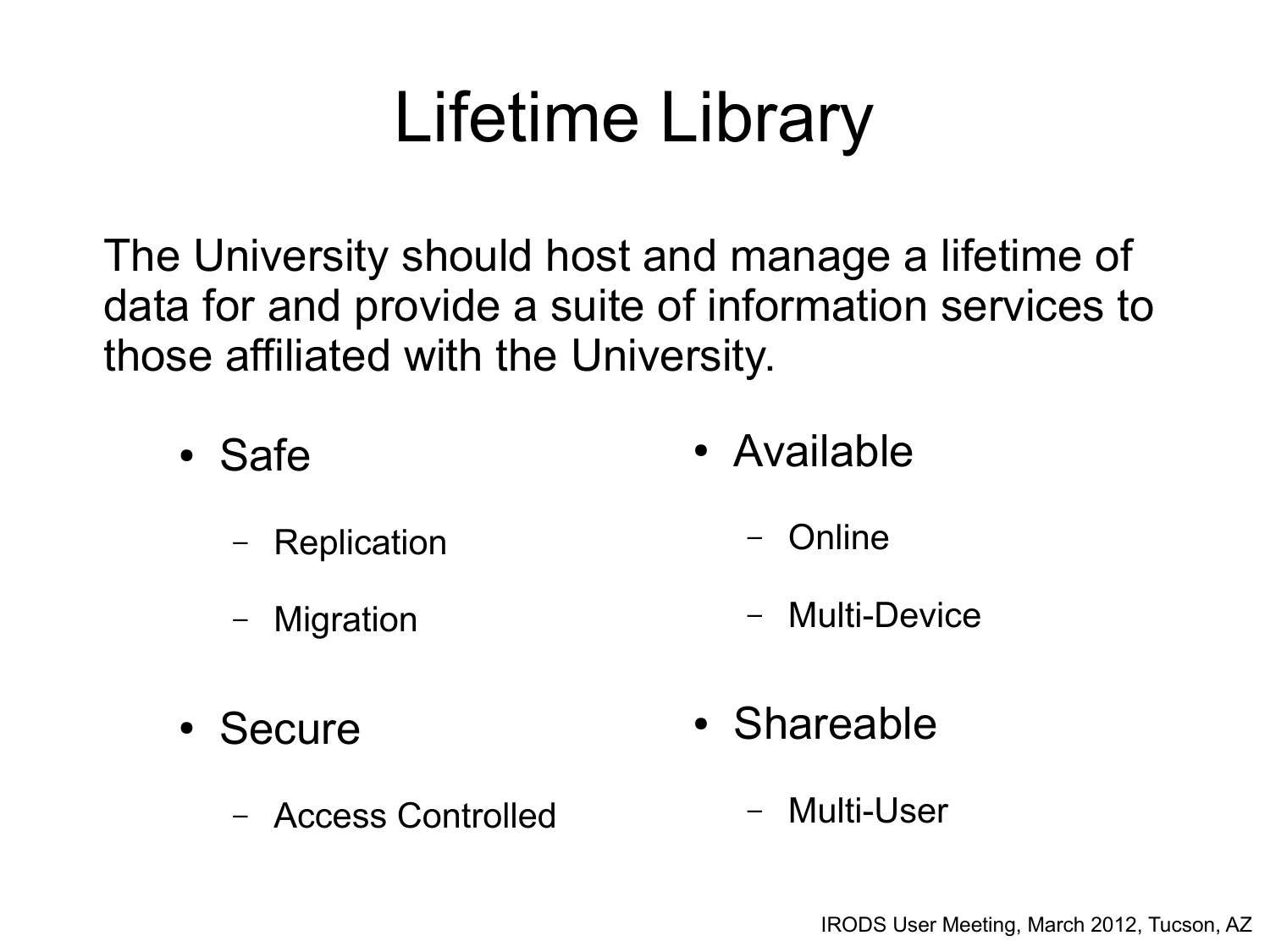#### Goals

We want to provide services for the University community including:

- Ingest
- Access / Management
- Organization
- Search
- Export
- Archive
- Portability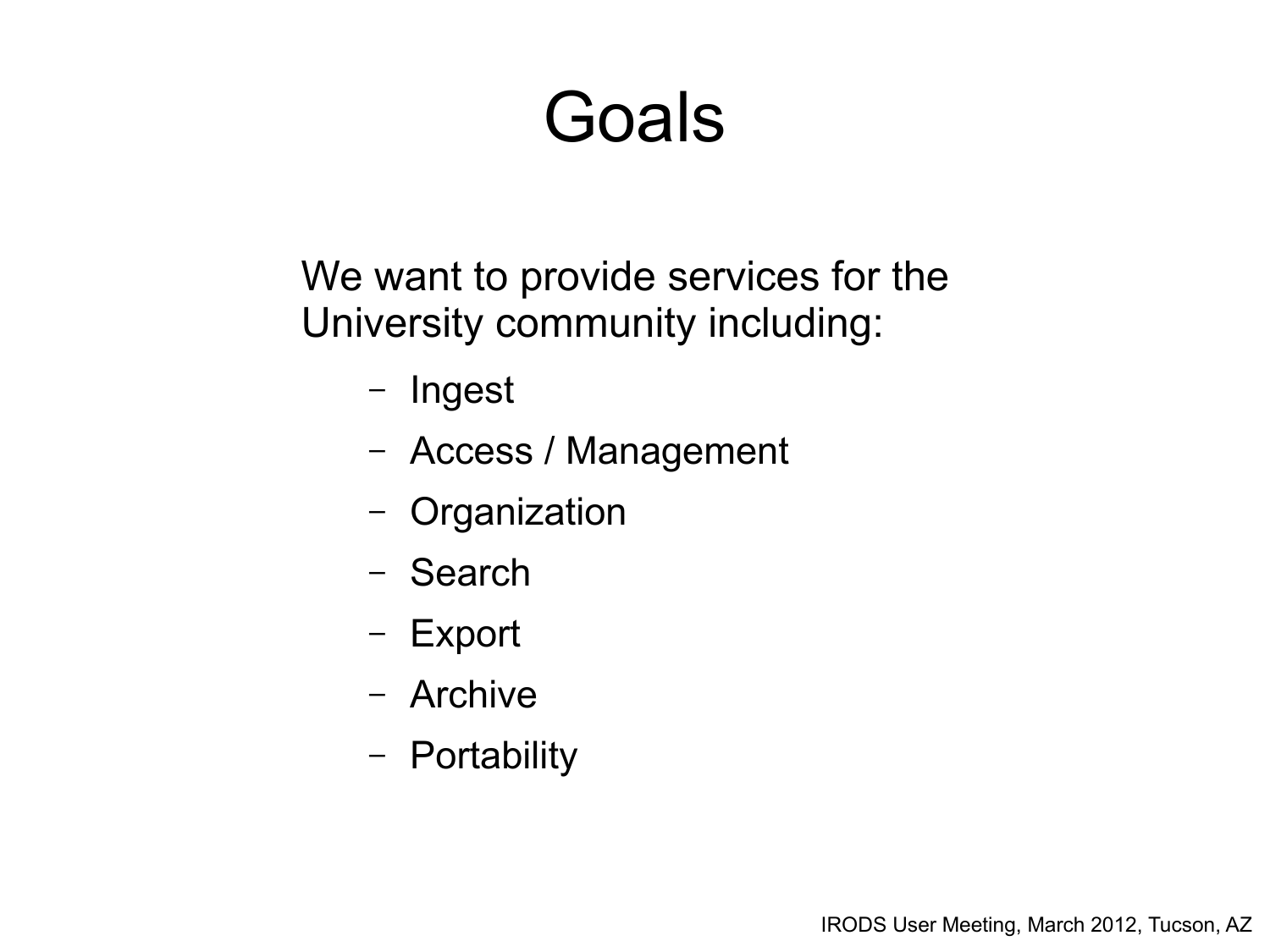# Early 2011

- Running iRODS 2.5
- Available to  $\sim$  20 students
- Storing  $\sim$ 10GB across  $\sim$ 10k data-objects
- Interaction primarily via iDrop pre-1.0
- Policy-driven iRODS replication of data-objects to second resource
- Rudimentary tagging of data-objects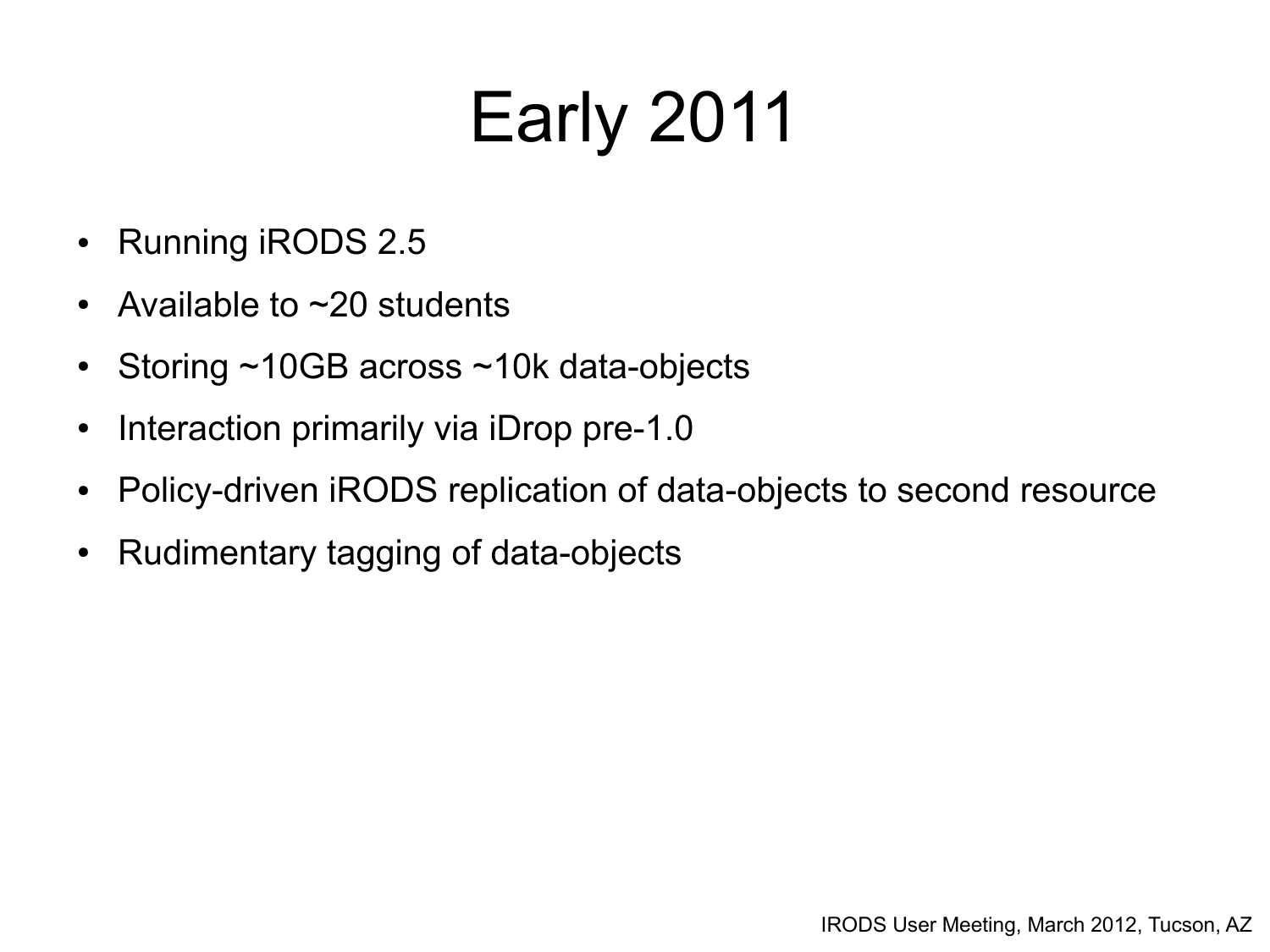# Early 2012

- Running iRODS 3.0+
- Available to 155 students, faculty, and alumni
	- Targeting all of SILS by end of 2012
- Storing 307GB across 158k data-objects
- Interaction via iDrop, iDropWeb, and i-commands
- Policy-driven iRODS replication of data-objects to second resource
- User-managed watch folders
	- Automatic one-way client-to-server sync
- Early social media harvesting (Flickr and Facebook)
	- Initial and recurring metadata storage
- Periodic file-level integrity checks
- Automatic iRODS system backup via msiSystemBackup()
- Streaming replication of entire database to hot copy (postgreSQL 9)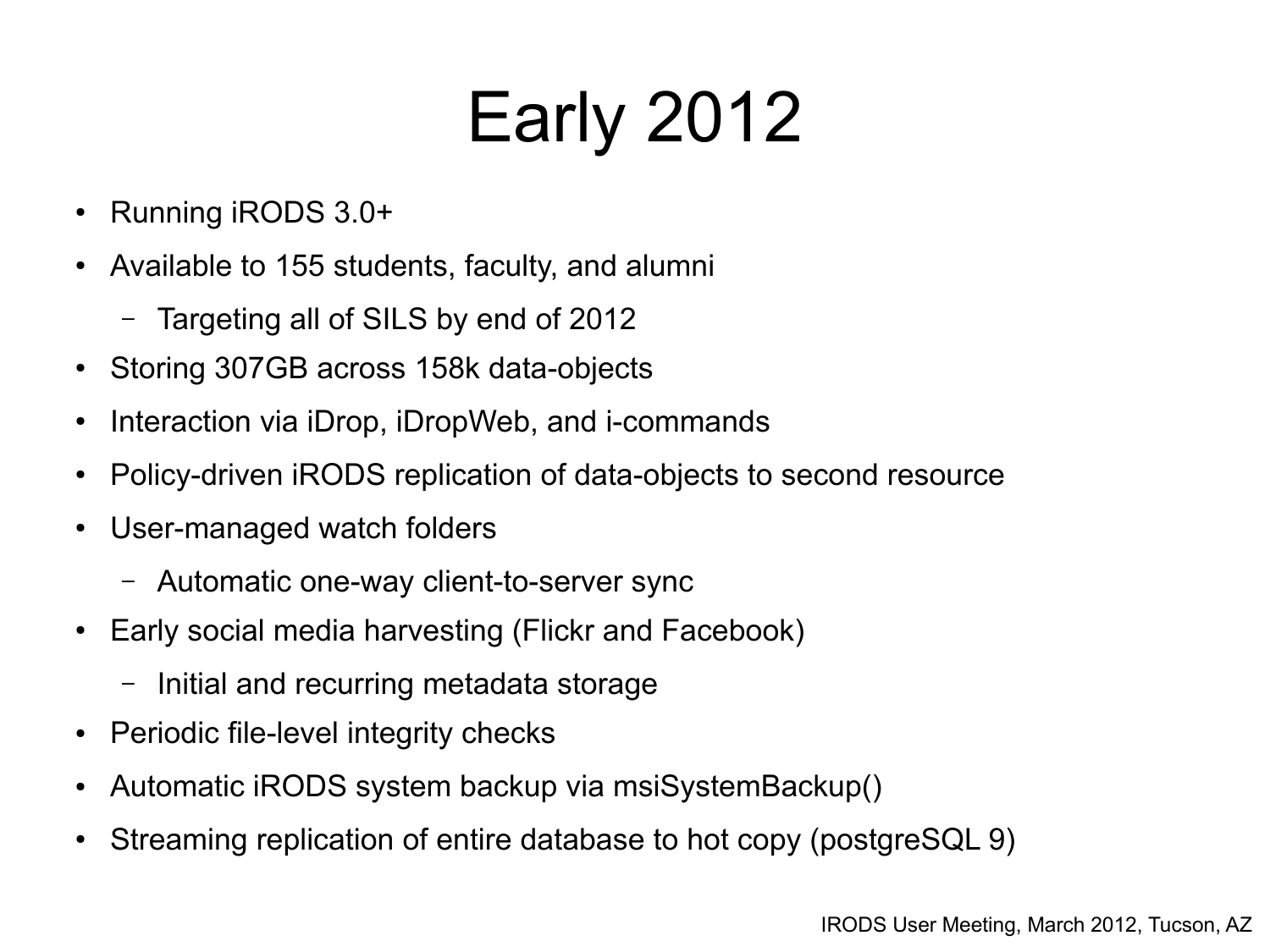## Ongoing and Future Work

- Additional social media integration/harvesting
- Additional metadata views
- Development of web-based grid administrator interface
	- Dashboard of status, statistics, and recent activity